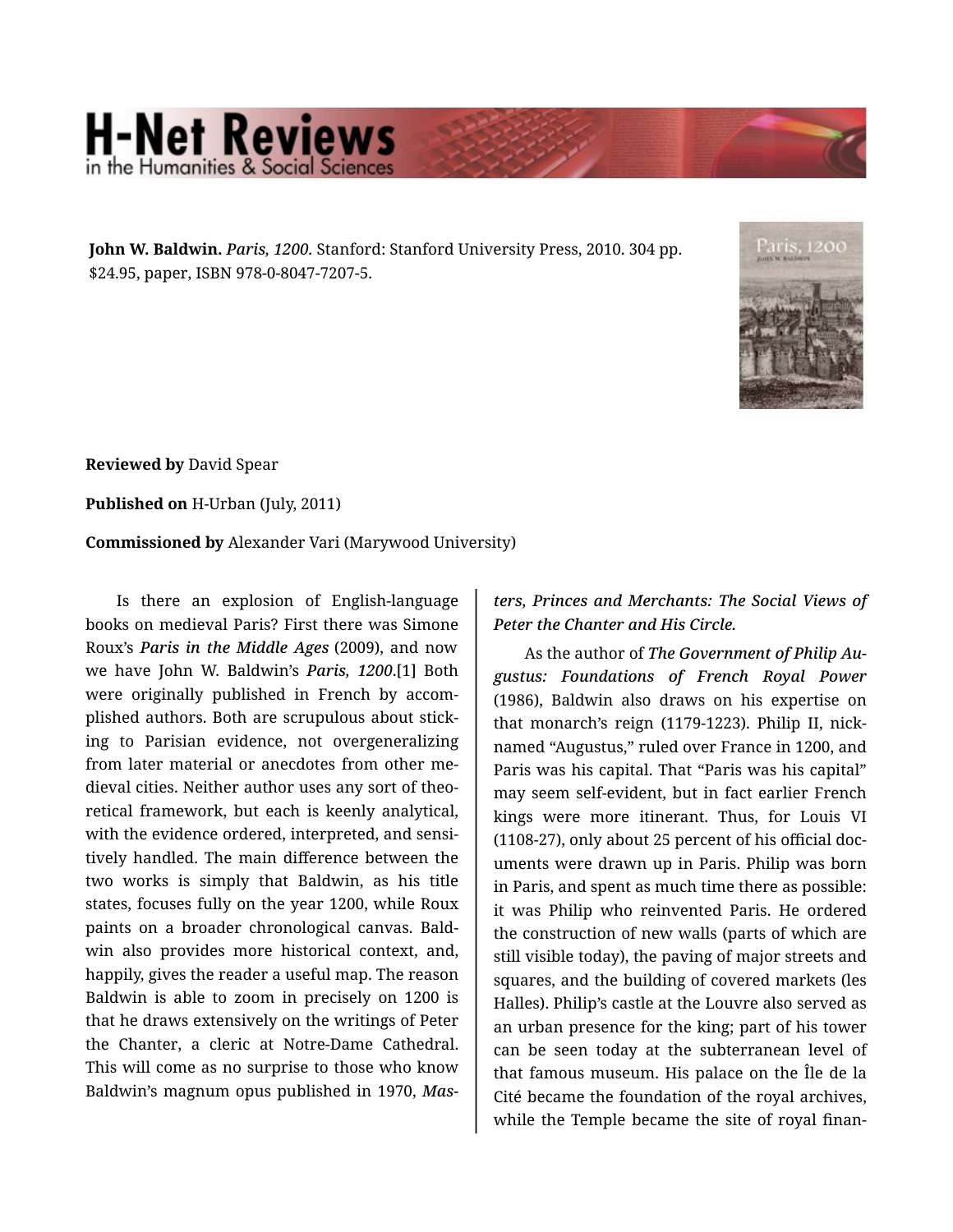cial operations. Baldwin goes into great detail about how the government of Philip actually op‐ erated, mostly from its new headquarters in Paris. For example, we learn of the many functions of the Prévôt of Paris. He collected revenues in the city for the crown, including tax money on bread and wine. He dispersed revenues on behalf of the king, paying alms to ten different Parisian church‐ es; reimbursed the royal chaplain and royal but‐ ler; remunerated various artisans, such as smiths, falconers, and helmet makers; and procured sup‐ plies for the royal household, such as wine, rope, and horses. He was also in charge of policing the city, including the maintenance of Paris's prisons.

Philip's urban improvements opened the city up for intense commercial development. On the left bank of the river Seine, what had been vine‐ yards and gardens became houses. The right bank was thickly populated by the bourgeoisie. The lev‐ el of commercial detail that Baldwin is able to un‐ cover is surprising. We find, for example, that in 1200 the bakers of Paris had a monopoly on bread sales. Baking bread at home was not permitted, and non-Parisian bakers could sell their bread only on Saturdays. For this monopoly each Wednesday the bakers paid a toll to a royal offi‐ cial. On Sundays spoiled bread was sold, presum‐ ably cheaply and for the poor, near the square in front of Notre-Dame. The grain came from fields north of Paris, and was ground into flour at mills located under both of the city's bridges, obviously harnessing the power of flowing water. Unlike other guilds, which were concentrated in certain streets or neighborhoods, the bakers were located throughout the city. Interestingly, by the end of Philip's reign that monopoly was broken, to the extent that home ovens were allowed. The nobili‐ ty, obviously important in the broader history of France, lived mostly in the countryside, only occa‐ sionally maintaining residences in Paris itself.

Paris owed part of its success to the large number of schools, which, by 1215, had officially become the University of Paris. These schools were first located around Notre-Dame Cathedral and had spilled over onto the river's left bank. The reputation of the Parisian masters, schools, and curriculum drew students from across north‐ ern Europe, generating important economic revenue for the city. Indeed, the number of scholars was large enough that Philip agreed to significant concessions lest they flee en masse elsewhere. Philip was supportive of the university, in part be‐ cause he could rely on the services of universitytrained clerics in his household, especially his chancery. One tangible example of the economic consequences of the university presence was the development of the Paris Bible--a one-volume, small format text, written on extremely thin parchment. It was exceptionally portable, and "hundreds if not thousands of (such) bibles have survived from the thirteenth century--more than any commodity except for coins" (p. 45). Such a Bible could not have been produced without the requisite number of tanneries for the parchment, scribes for copying the text, and university stu‐ dents who used the Bible as their primary text.

Paris's signature structure--at least until the construction of the Eiffel Tower--was the Gothicstyled Notre-Dame Cathedral, about half complet‐ ed in 1200. The nave loomed above the sea of oneor two-storied buildings that filled the city, but was roofless. Still, "enough of Notre-Dame could be seen to demonstrate that it was the largest and most technically perfect edifice of its day" (p. 23). Baldwin is not content merely to describe the ar‐ chitectural aspects of the church, but goes into depth on the liturgy; the music (chant composed by masters Leonin and Perotin); and the clergy- who they were, as well as what their duties had been. Indeed, this is characteristic of the entire book: Baldwin vividly and accurately describes the Paris of 1200 and provides a great deal of rele‐ vant context. Surprisingly, after all the focus on a single year, it turns out that 1200 was a bit unusu‐ al, for on January 13 the pope had placed all French territories, including Paris, under an inter‐ dict, meaning that no church sacraments could be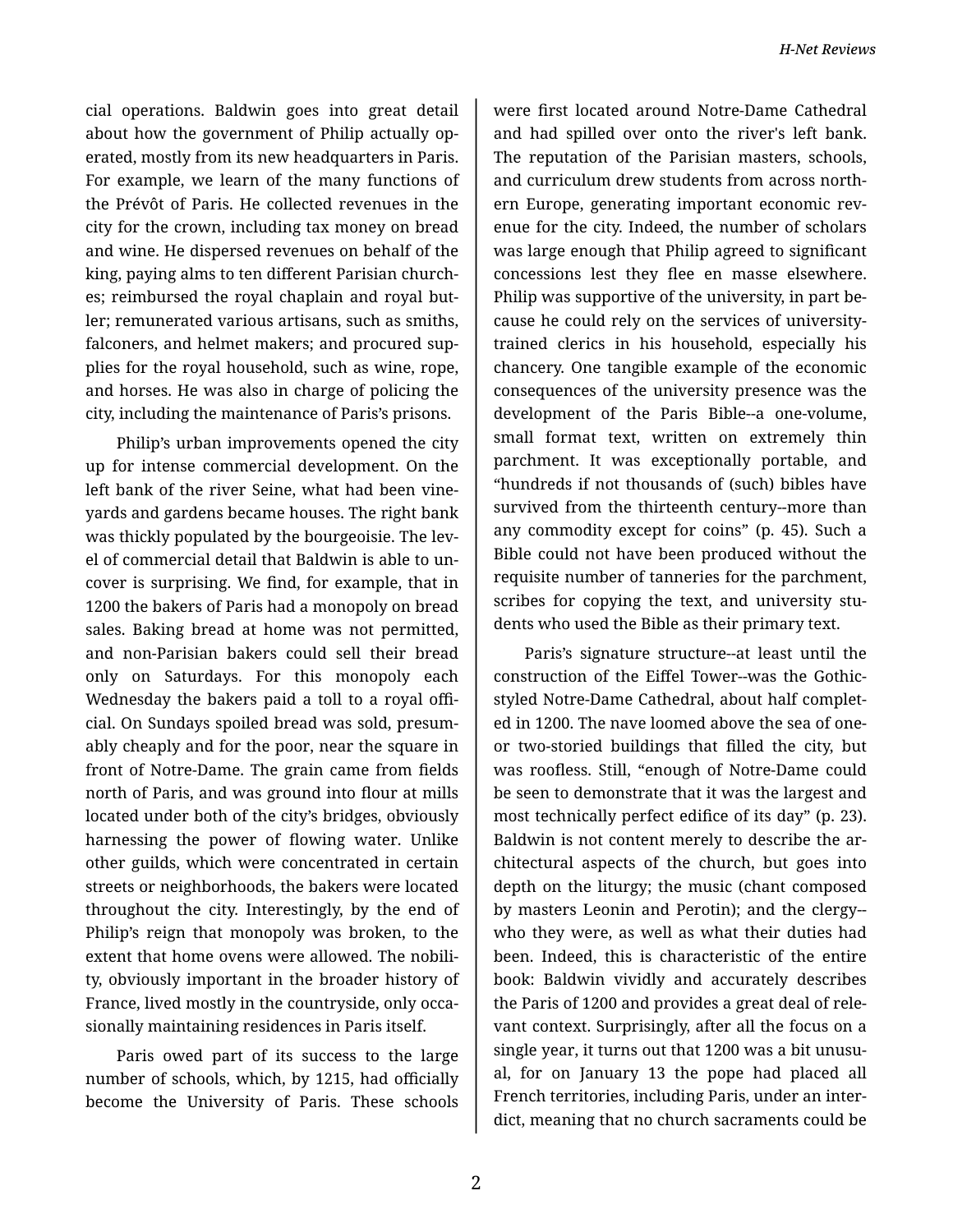celebrated. Thus, Paris would have seemed eerily quiet in the absence of the sounding of the bells of so many churches. The interdict was the result of King Philip's having renounced his wife and then taken another, thus accused by the pope of bigamy. The interdict was lifted in September when Philip agreed to reconcile with his previous wife.

With a population of about fifty thousand people, Paris in the year 1200 was the largest city north of the Alps. It would be interesting, there‐ fore, to summarize the conditions that allowed it to grow into the major metropolitan center it be‐ came soon thereafter. Perhaps most significant, Paris's natural resources were legion. As water transport trumped land transport from prehistory up until the Industrial Revolution, it helped that Paris straddled the Seine River. The Seine was navigable up to the coast, linking Paris with the English Channel and beyond. And at the Île de le Cité the Seine was fordable. Moreover, the Seine connected with the Marne and Oise rivers nearby, linking Paris to a significant inland waterway. Also, being located upriver often protected a city from maritime raiders. And as an added bonus, the Bièvre River, which emptied into the Seine from the left bank across from Notre-Dame, served the city as a transport for limestone quarried just south of Paris. The limestone quarries themselves were a not inconsequential resource. Just outside Paris, too, were fertile grain fields, plentiful vineyards, and dense forests, all watered by sufficient and relatively constant rainfall. And the climate was generally moderate. We can add to these natural resources human factors, such as that Paris benefited from the royal presence. Rela‐ tions were not always harmonious, but at least Philip and other medieval kings were willing to work with the Parisian bourgeoisie to create a commercially active center. The university, while at times leading to town and gown turbulence, was a constant source of teachers and students who added to the net economic value of the city, in part in the form of clerical talent that remained

in Paris, as well as increasing its prestige. Rela‐ tions, too, between the crown and the bishops of Paris were largely agreeable, embodied in the blending of Old Testament and Capetian strains of kingship seen in the sculptural programs on the west façade of Notre-Dame. Thus, salubrious nat‐ ural conditions and burgeoning human institutions converged at Paris to provide critical mass for the growth and development of one of Eu‐ rope's finest cities. Baldwin's excellent and cre‐ ative book serves to remind us that the first coa‐ lescence occurred in the year 1200.

## Note

[1]. David Spear, review of *Paris in the Middle Ages*, by Simone Roux, H-Urban, H-Net Reviews (October 2009), http://www.h-net.org/reviews/ showrev.php?id=24832.